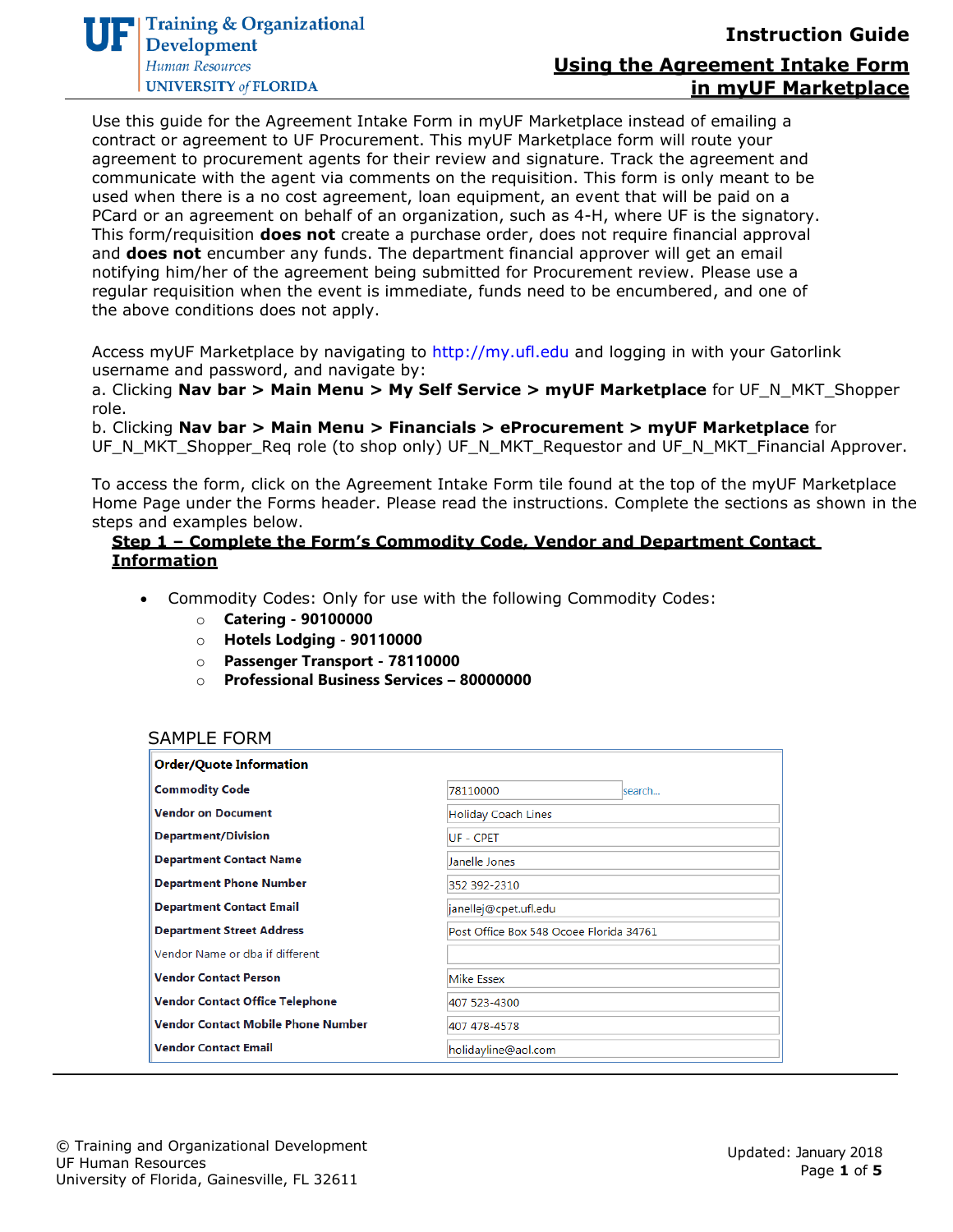#### **Step 2 – Complete the Form's Dates, Payment Amount and Payment Information**

Please allow Procurement Agents 10 working days to execute the agreement.

#### SAMPLE ONLY

| Requested Deadline **please allow 10 working<br>days** | $\blacksquare$<br>09/30/2017<br>mm/dd/yyyy                                                                                                                                                             |
|--------------------------------------------------------|--------------------------------------------------------------------------------------------------------------------------------------------------------------------------------------------------------|
| Service Start Date                                     | <b>P</b><br>11/01/2017<br>mm/dd/yyyy                                                                                                                                                                   |
| Service End Date                                       | $\blacksquare$<br>11/30/2017<br>mm/dd/yyyy                                                                                                                                                             |
| <b>Payment Amount</b>                                  | 670.00                                                                                                                                                                                                 |
| Annual Payment Amount                                  | 0                                                                                                                                                                                                      |
| <b>Party Responsible for Payment</b>                   | University of Florida<br><sup>O</sup> Participants<br>$\bigcirc$ Split - University and Participants<br>$\cup$ N/A - Other (please explain in #3 on this form.)<br>$\bigcirc$ N/A - Revenue generating |
| Does the payment Recur?                                | $\bullet$ No<br>∪ Yes                                                                                                                                                                                  |
| Do you plan to pay with PCard                          | No<br>© Yes                                                                                                                                                                                            |

#### **Step 3 – Answer Questions on the Agreement Form**

| <b>SAMPLE ONLY</b>                                                                                           |                                                                                  |
|--------------------------------------------------------------------------------------------------------------|----------------------------------------------------------------------------------|
| Should Procurement work directly with the vendor to<br>resolve contract term issues?                         | $\bigcirc$ No<br>$\bullet$ Yes                                                   |
| Please enter all UF and UF Health offices that have<br>reviewed this agreement: (If none, enter None.)       | None other.                                                                      |
|                                                                                                              | 489 characters remaining<br>expand   clear                                       |
| Are you aware of any conflict of interest by entering into $\bullet$ No<br>an agreement with the Contractor? | $\bigcirc$ Yes                                                                   |
| Conflict of Interest                                                                                         | http://www.purchasing.ufl.edu/departments/directives-<br>procedures.asp#employee |
| If for software/hardware, has an IT Risk Assessment form $~\bigcirc$ No<br>been submitted?                   | ● This is not for software or hardware.<br>$\cup$ Yes                            |
| <b>IT Risk Assessment website</b>                                                                            | https://security.ufl.edu/it-workers/risk-assessment/                             |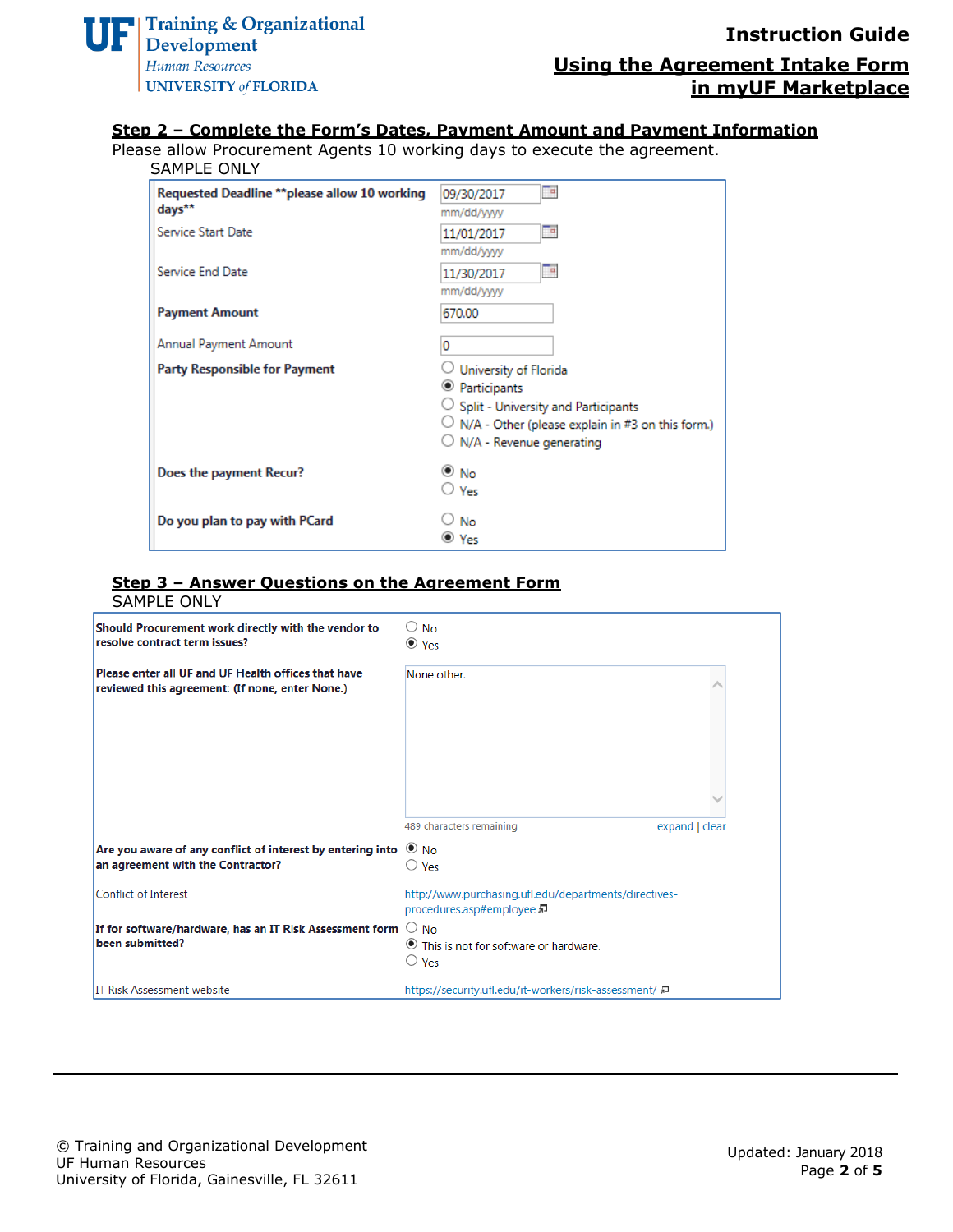# **Using the Agreement Intake Form in myUF Marketplace**

## **Step 4 – Complete Additional Information Questions and add Attachments to the Form**

Additional Information Questions:

- 1. Briefly summarize interactions with proposed contractor and attach all relevant correspondence.
- 2. From your perspective, what benefits are derived from entering into this agreement?
- 3. Please share any additional information such as other products considered?

Please attach the contract.

#### **Step 5 – Add the Form to the Cart by Clicking the GO button**

Once the form is complete, click the **Go** button on the top right to add to the cart.



Click the Cart link on the top right to open the cart with the form inside.

| myuf market                                                                                        |                                                                                                                        | Gator Requestor $\bullet$ $\bullet$ $\bullet$ $\bullet$ $\bullet$ $\bullet$ $\bullet$ 572.00 USD Search (Alt+Q) |  |
|----------------------------------------------------------------------------------------------------|------------------------------------------------------------------------------------------------------------------------|-----------------------------------------------------------------------------------------------------------------|--|
| $\blacktriangleright$ Shopping $\blacktriangleright$ Shopping Home $\blacktriangleright$ Home/Shop |                                                                                                                        |                                                                                                                 |  |
|                                                                                                    | <b>Shop</b> Everything<br>$\checkmark$                                                                                 | Go                                                                                                              |  |
|                                                                                                    | Go to: advanced search   favorites   forms   non-catalog item   quick order Browse: suppliers   categories   contracts |                                                                                                                 |  |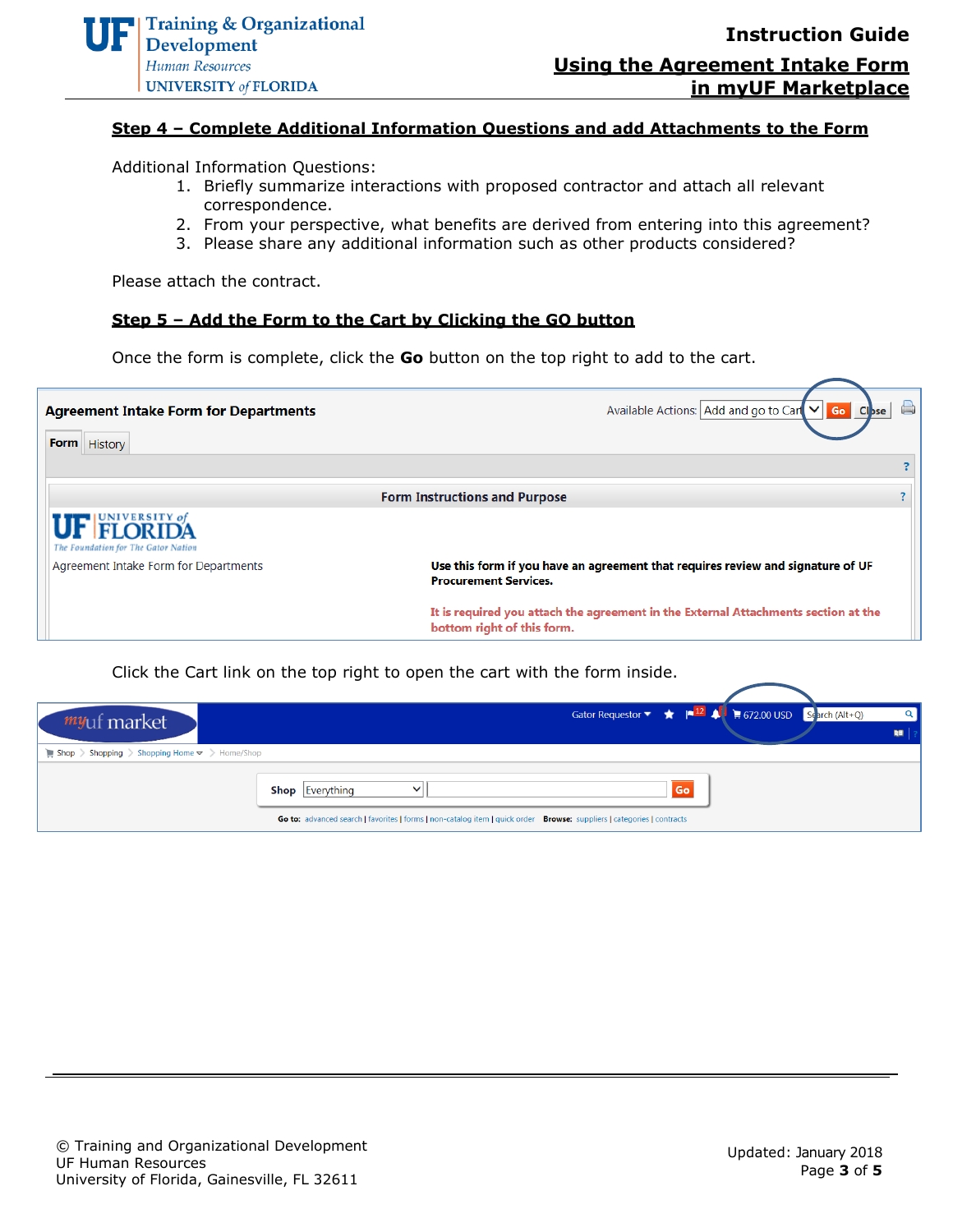# **Step 6 – Name the Cart and click Proceed to Checkout or Assign Cart to a Requestor to Complete**

Enter the name of the vendor in the Agreement or Contract in the **Name This Cart** field to find later.

| Shopping Cart for Marianne Presider mwp<br>Name this cart: Holiday Coach Lines                                                                                    | Continue Shopping                    | <b>Proceed to Checkout</b>                              |          | 1 Item(s) for a total of 20.00 USD<br>or Assign Cart |
|-------------------------------------------------------------------------------------------------------------------------------------------------------------------|--------------------------------------|---------------------------------------------------------|----------|------------------------------------------------------|
| Have you made changes?   Update                                                                                                                                   | Empty Cart<br><b>Create New Cart</b> | Perform an Action for Selected Lines (0 items selected) |          | Select All                                           |
| UF Procurement more info                                                                                                                                          |                                      |                                                         |          |                                                      |
| <b>Product Description</b>                                                                                                                                        |                                      | <b>Unit Price</b>                                       | Quantity | Total $\Box$                                         |
| Item added on<br><b>Agreement Intake Form for Departments</b> open form<br>ir.<br>May 12, 2017<br>$-100$<br>Service End Date 5/11/2017<br><b>Add to Favorites</b> |                                      | 20.00 USD                                               |          | 20.00 USD $\Box$ .                                   |

On the top right, click the **Proceed to Checkout** button to add ChartFields, Ship To and Bill To, or click the **Assign Cart** button to assign the cart to a requestor.

#### **For the Requestor Who has been Assigned a Cart with an Agreement Intake Form:**

No funds will be encumbered; the ChartFields are for routing purposes only in myUF Marketplace. Use the guide, "[Completing a Requisition](http://training.hr.ufl.edu/instructionguides/myufmarket/CompletingRequisition_myUFMarket.pdf) in myUF Marketplace" for additional help in entering ChartFields, Ship To, and Bill To, which are all required fields in a requisition. Once the cart/requisition has been submitted, the system will email the Financial Approver to notify them; then it will route to UF Procurement Agents for review. You may communicate with the agent reviewing the agreement via the Comment tab in the requisition, which will send an email to the agent. When the requisition is assigned or submitted, please make note of the requisition number to locate it later.

#### **Routing**

This will not route to the Financial Approver; however, the Financial Approver will be **notified via email** that an Agreement Intake Form has been submitted. **This will not create a purchase order.** The requisition will only route to UF Procurement Agents, who will work with the vendor and the requestor to execute the agreement.